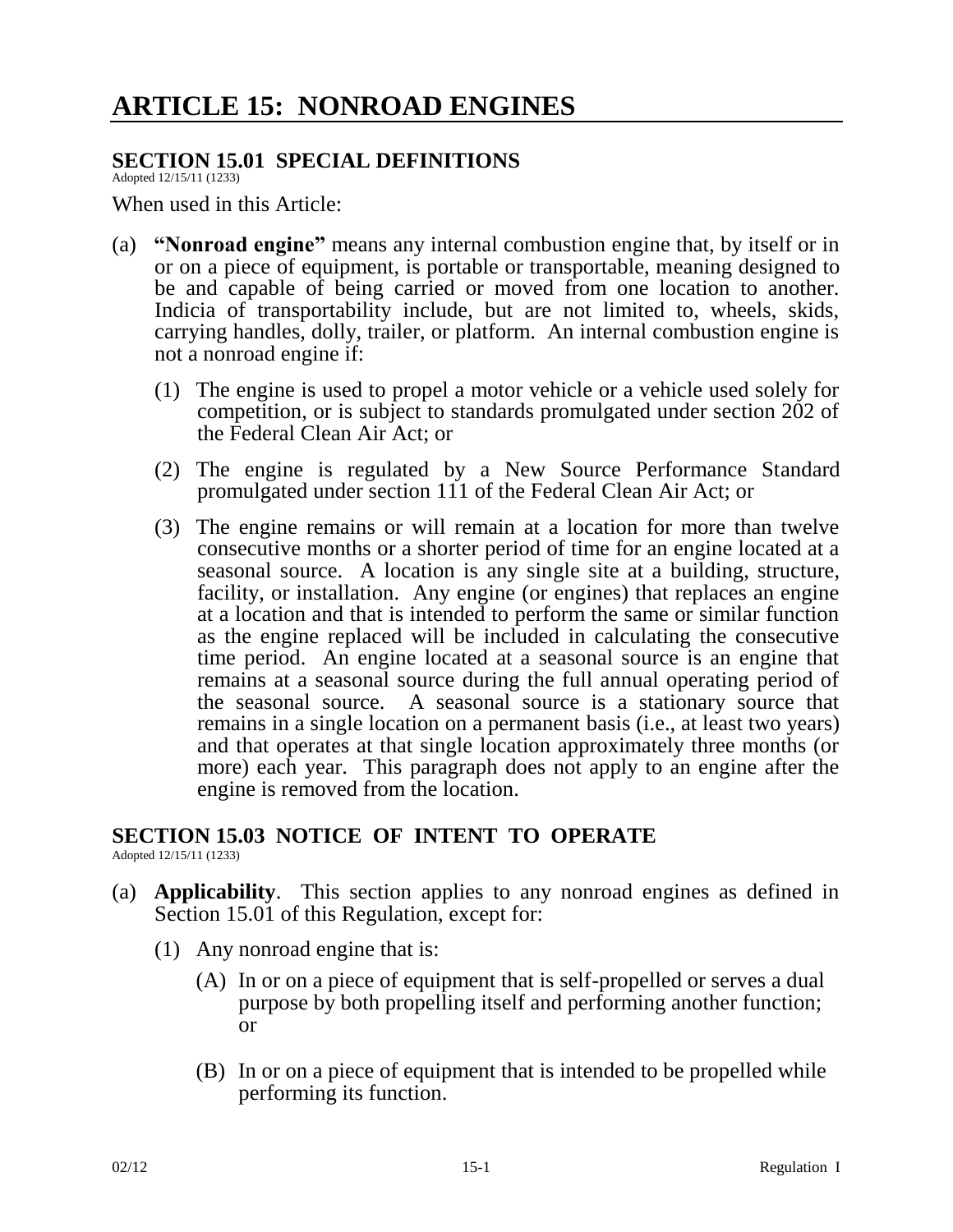- (2) Nonroad engines with a cumulative maximum rated brake horsepower of 500 bhp or less.
- (3) Engines being stored in work centers, garages, or engine pool sites prior to being dispatched to the field for use and that do not provide back-up power at the work center, garage, or engine pool. Such engines may be operated at these facilities only for the purpose of engine maintenance, testing, and repair.
- (b)  $> 500$  and  $\leq 2000$  BHP. This paragraph applies to the installation and operation of nonroad engines with a cumulative maximum rated brake horsepower greater than 500 bhp and less than or equal to 2000 bhp.
	- (1) Notification of intent to operate is required before operations begin. The owner or operator must notify the Agency of their intent to operate prior to beginning operation. The notice must contain the following information:
		- (A) Name and address of owner or operator;
		- (B) Site address or location;
		- (C) Date of equipment arrival at the site;
		- (D) Cumulative engine maximum rated bhp.
	- (2) **Recordkeeping**. For each site, the owner or operator must record the following information for each nonroad engine:
		- (A) Site address or location;
		- (B) Date of equipment arrival at the site;
		- (C) Date of equipment departure from the site;
		- (D) Engine function or purpose;
		- (E) Identification of each component as follows:

(i) Equipment manufacturer, model number and its unique serial number;

(ii) Engine model year;

(iii) Type of fuel used with fuel specifications (sulfur content, cetane number, etc.).